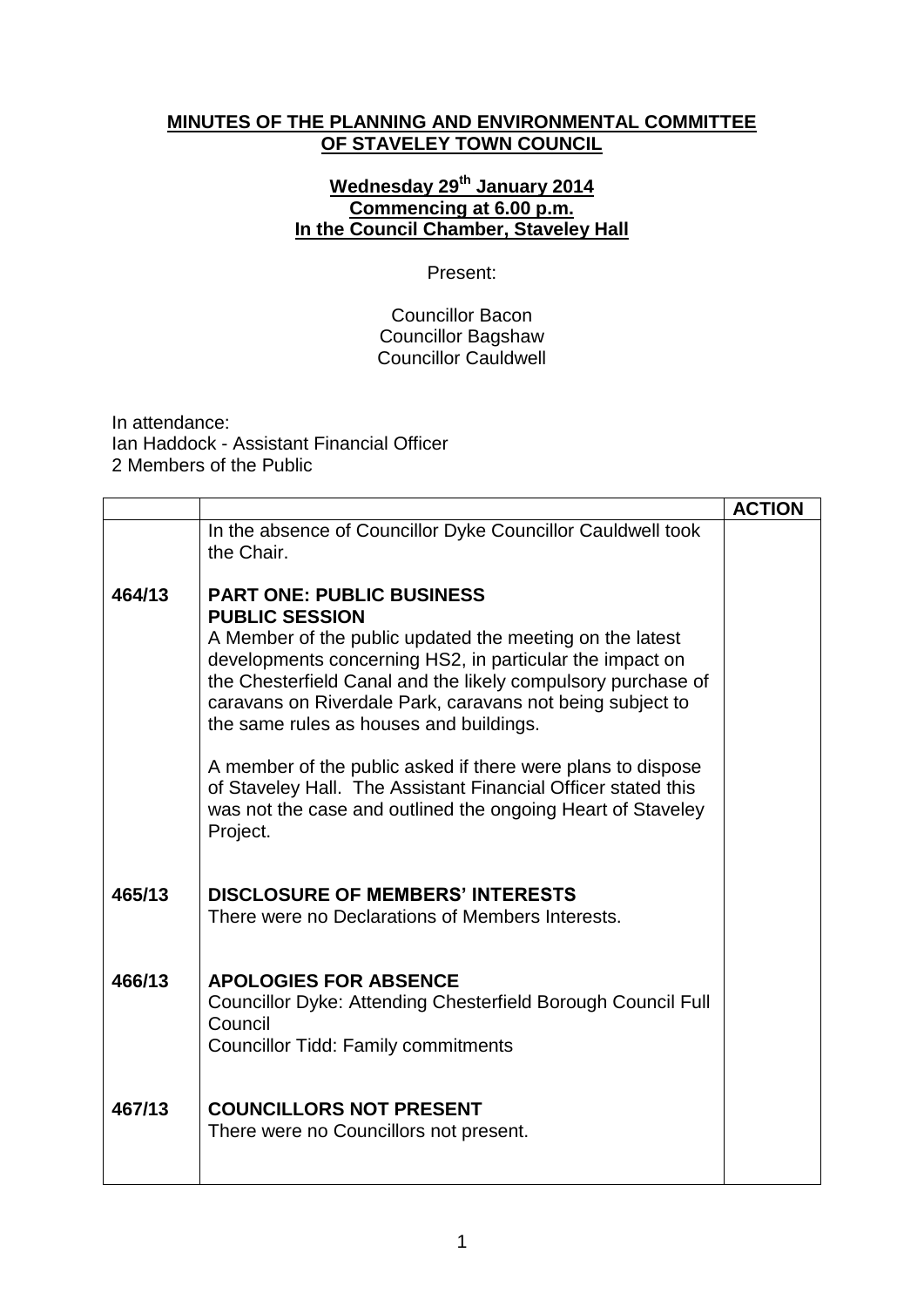| 468/13 | <b>MINUTES OF THE PLANNING AND ENVIRONMENTAL</b><br><b>COMMITTEE OF STAVELEY TOWN COUNCIL HELD ON</b><br><b>WEDNESDAY 25th SEPTEMBER 2013</b><br>The Minutes of the Planning and Environmental Committee<br>of Staveley Town Council held on Wednesday 25 <sup>th</sup><br>September 2013 were APPROVED. |  |
|--------|----------------------------------------------------------------------------------------------------------------------------------------------------------------------------------------------------------------------------------------------------------------------------------------------------------|--|
| 469/13 | <b>MATTERS ARISING FROM THE MINUTES OF THE</b><br>PLANNING AND ENVIRONMENTAL COMMITTEE OF<br>STAVELEY TOWN COUNCIL HELD ON WEDNESDAY 25th<br>September 2013<br>There were no matters arising.                                                                                                            |  |
| 470/13 | <b>MINUTES OF THE PLANNING AND ENVIRONMENTAL</b><br><b>COMMITTEE OF STAVELEY TOWN COUNCIL HELD ON</b><br><b>WEDNESDAY 28th NOVEMBER 2013</b><br>This meeting did not have a Quorum.                                                                                                                      |  |
| 471/13 | DETAILS OF THE PLANNING APPLICATIONS DEALT<br><b>WITH BY MEMBERS</b><br>Noted.                                                                                                                                                                                                                           |  |
| 472/13 | A LIST OF PLANNING DECISIONS NOTIFIED BY<br><b>CHESTERFIELD BOROUGH COUNCIL</b><br>The list of planning decisions notified by Chesterfield<br>Borough Council were available on the website<br>www.chesterfield.gov.uk/planningapplications.                                                             |  |
| 473/13 | <b>MARKHAM VALE</b><br>Councillor Cauldwell noted that the Markham Colliery<br>Disaster memorial had added casualties from 1937.                                                                                                                                                                         |  |
| 474/13 | <b>STAVELEY TOWN BASIN</b><br>Nothing to report.                                                                                                                                                                                                                                                         |  |
| 475/13 | <b>PLANNING APPLICATION CHE/00420/FUL -</b><br><b>DUCKMANTON WIND TURBINE</b><br>The Committee noted that this application had been<br>approved with conditions.                                                                                                                                         |  |
|        | The Assistant Financial Officer would obtain the planning<br>conditions from Chesterfield Borough Council.                                                                                                                                                                                               |  |